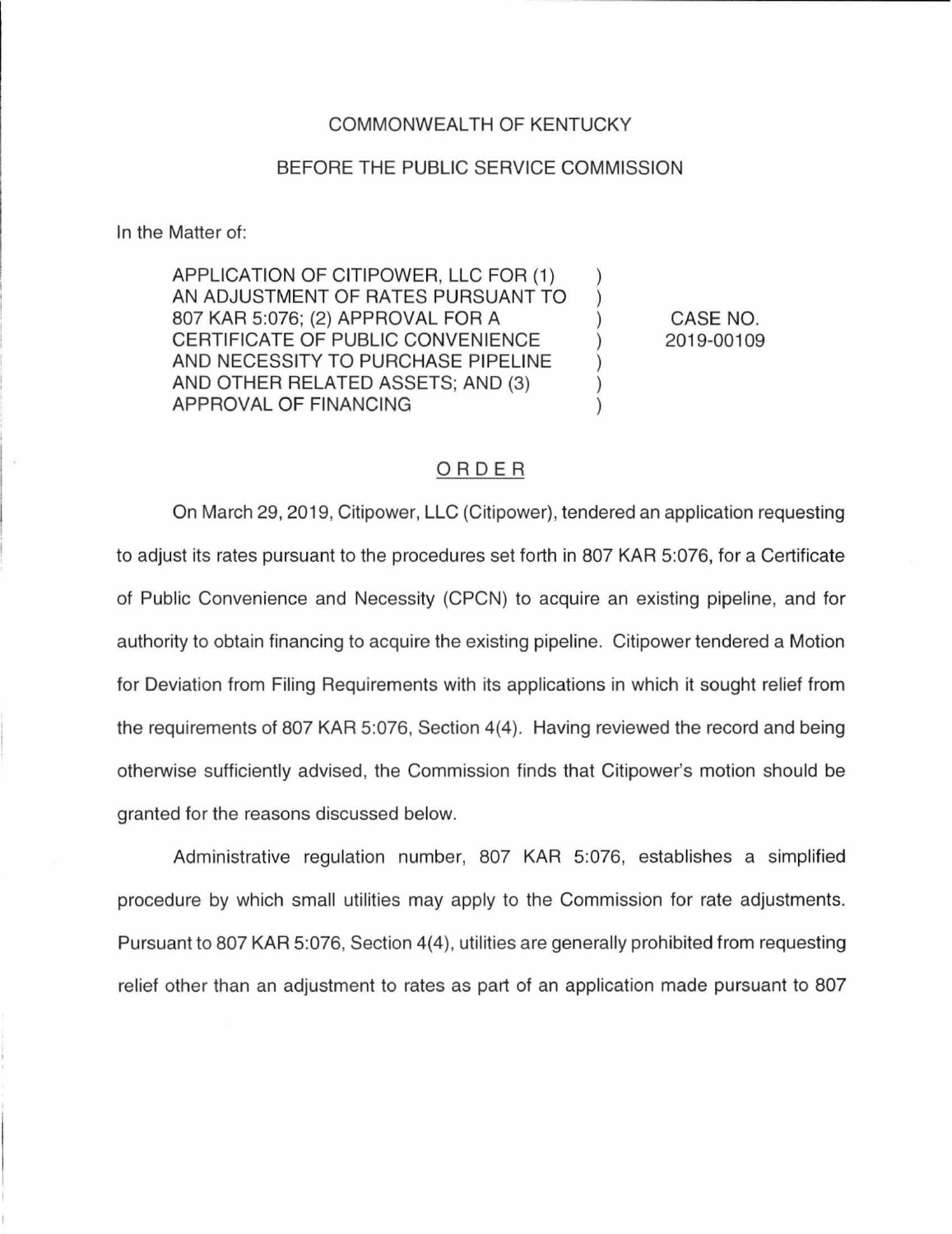KAR 5:076. However, the Commission may grant deviations from the requirements of 897 KAR 5:076 upon a showing of good cause.<sup>1</sup>

Citipower represented that it was only requesting a rate increase herein to cover the debt service and ongoing operating costs associated with the pipeline for which it is requesting a CPCN. Citipower indicated that its requested rate increase would only be necessary to the extent that the Commission grants its request for a CPCN and authorizes its requested financing, and argued that it was therefore logical to address the issues together. Citipower also argued that handling the issues together would streamline the Commission's review and potentially eliminate duplicative costs. Thus, Citipower argued that a deviation from Section 4(4) of the 807 KAR 5:076 is justified.

The Commission finds that there is good cause for granting a deviation from the requirements of 807 KAR 5:076, Section 4(4) in this case. First, as noted by Citipower, the requests it makes in its application are dependent on one another, so it will likely be more efficient for the Commission to address them in a single case. Citipower is also represented by counsel, so it is able to comply with 807 KAR 5:001, Section 4(4) in making its request for a CPCN and for financing approval (whereas unrepresented utilities are prohibited by that regulation from making those requests with an application pursuant to 807 KAR 5:076). Further, although the specific procedural requirements would often make it difficult to address a request for a rate adjustment pursuant to 807 KAR 5:076 with other matters, the narrow basis for Citipower's requested rate increase in this matter and the fact that Citipower recently adjusted its rates make it feasible to combine these

<sup>1</sup>807 KAR 5:076, Section 17.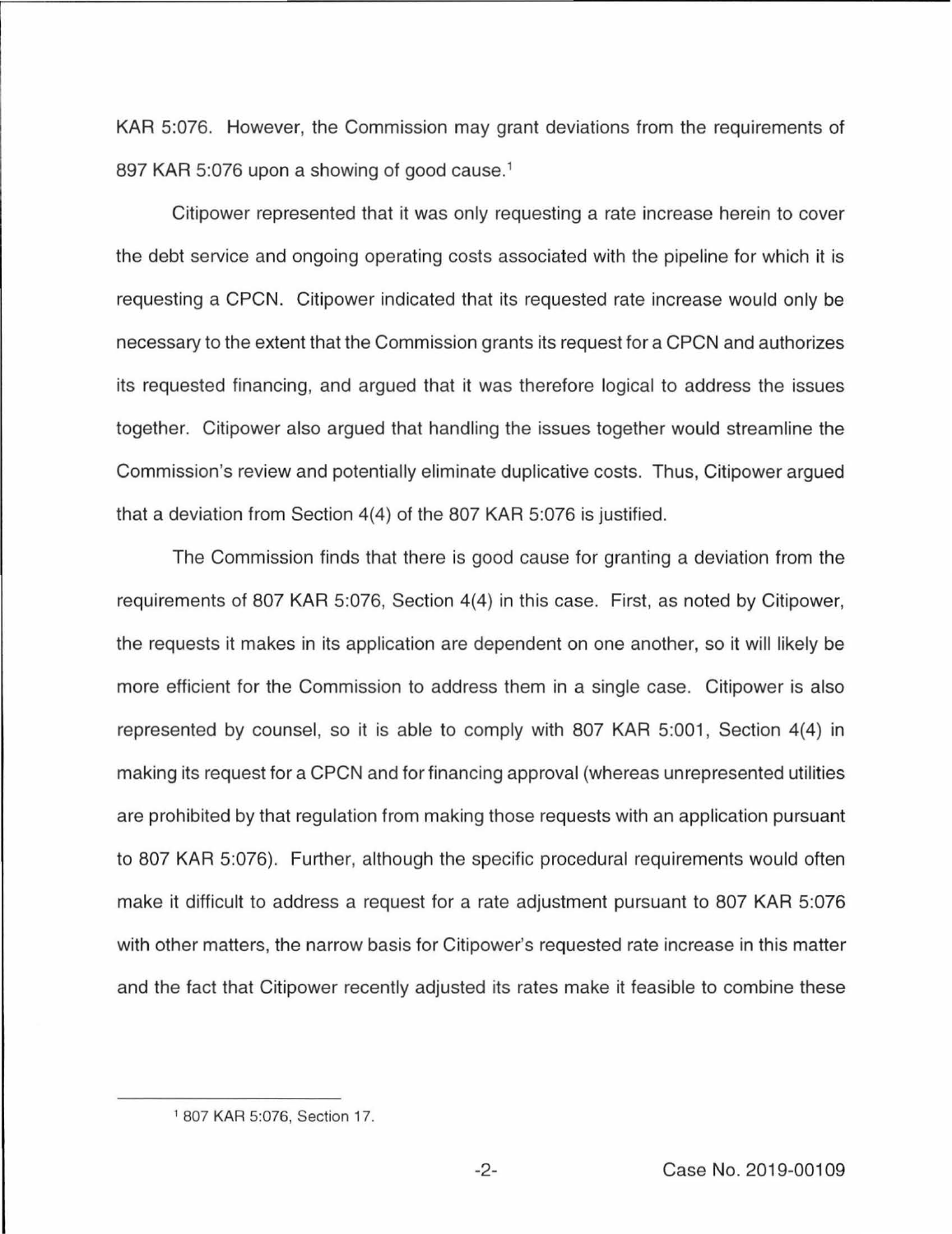matters. Thus, the Commission finds that Citipower's motion for deviation from 807 KAR 5:076, Section 4(4) should be granted.

However, the Commission observes that Citipower failed to comply with certain other filing requirements in 807 KAR 5:076. Specifically, Citipower did not use its current tariffed rate for the current rate in its billing analysis or in its notice to customers. Citipower must provide notice pursuant to 807 KAR 5:076, Section 5 and a billing analysis pursuant to 807 KAR 5:076, Section 4(1 )(f) using the correct rates before an application for a rate adjustment can be accepted for filing. Further, since Citipower requests are contingent and were made as part of a single application, Citipower must file a billing analysis with the correct rates and file proof that it has provided notice pursuant to 807 KAR 5:076, Section 5 before the Commission can accept its application for filing in this matter.

IT IS THEREFORE ORDERED that:

1. Citipower's motion for a deviation from 807 KAR 5:076, Section 5, is hereby granted.

2. Citipower's application for an adjustment of rates pursuant to 807 KAR 5:076, approval for a CPCN to purchase a pipeline and other related assets, and approval of financing shall be deemed filed when Citipower corrects the deficiencies identified hereinabove.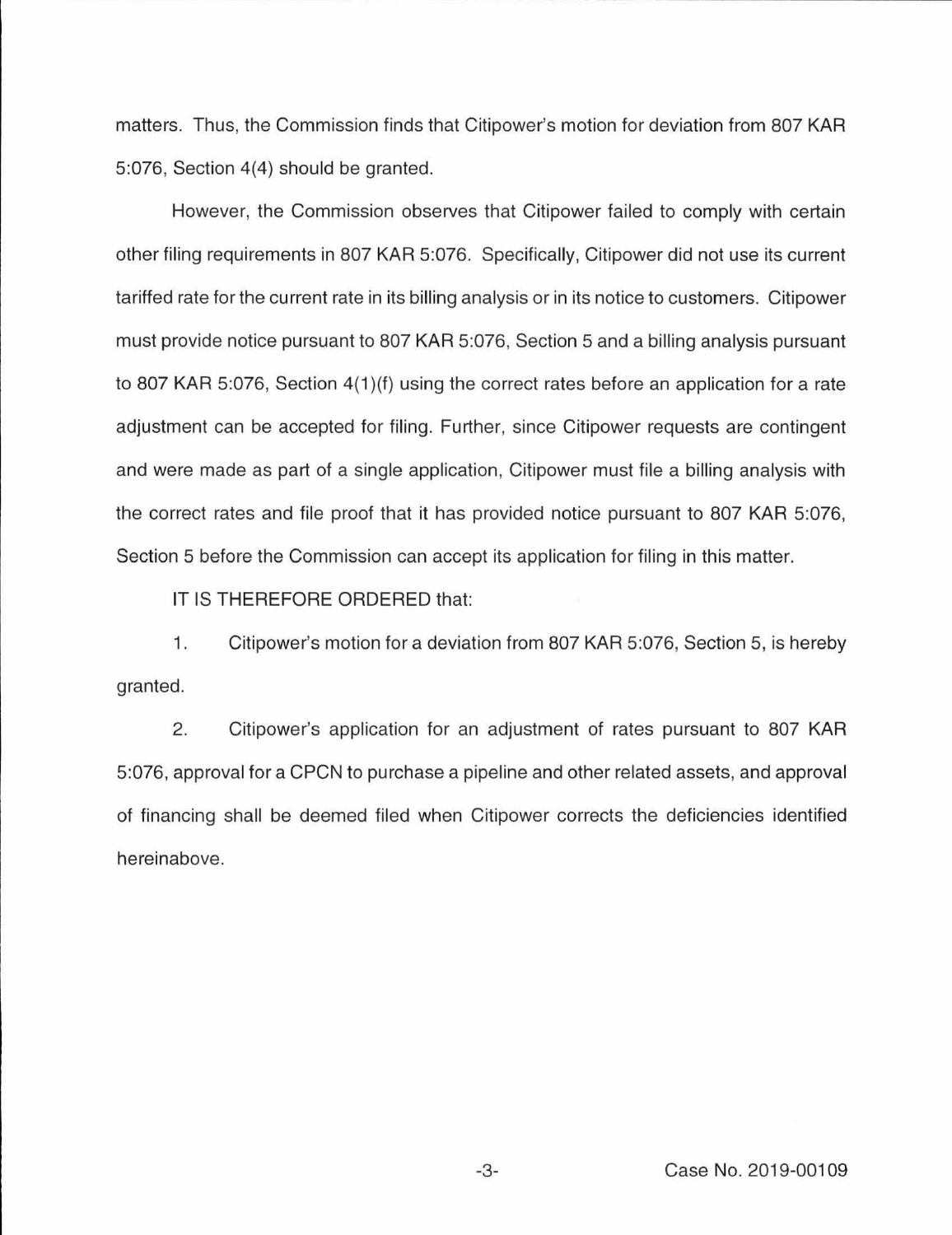By the Commission

|                                              | <b>ENTERED</b> |
|----------------------------------------------|----------------|
| MAY 14 2019                                  |                |
| <b>KENTUCKY PUBLIC</b><br>SERVICE COMMISSION |                |

**ATTEST:** Luna  $\mathcal{P}$ **STEXECUTIVE DIRECT** 

 $\lambda$ 

Case No. 2019-00109